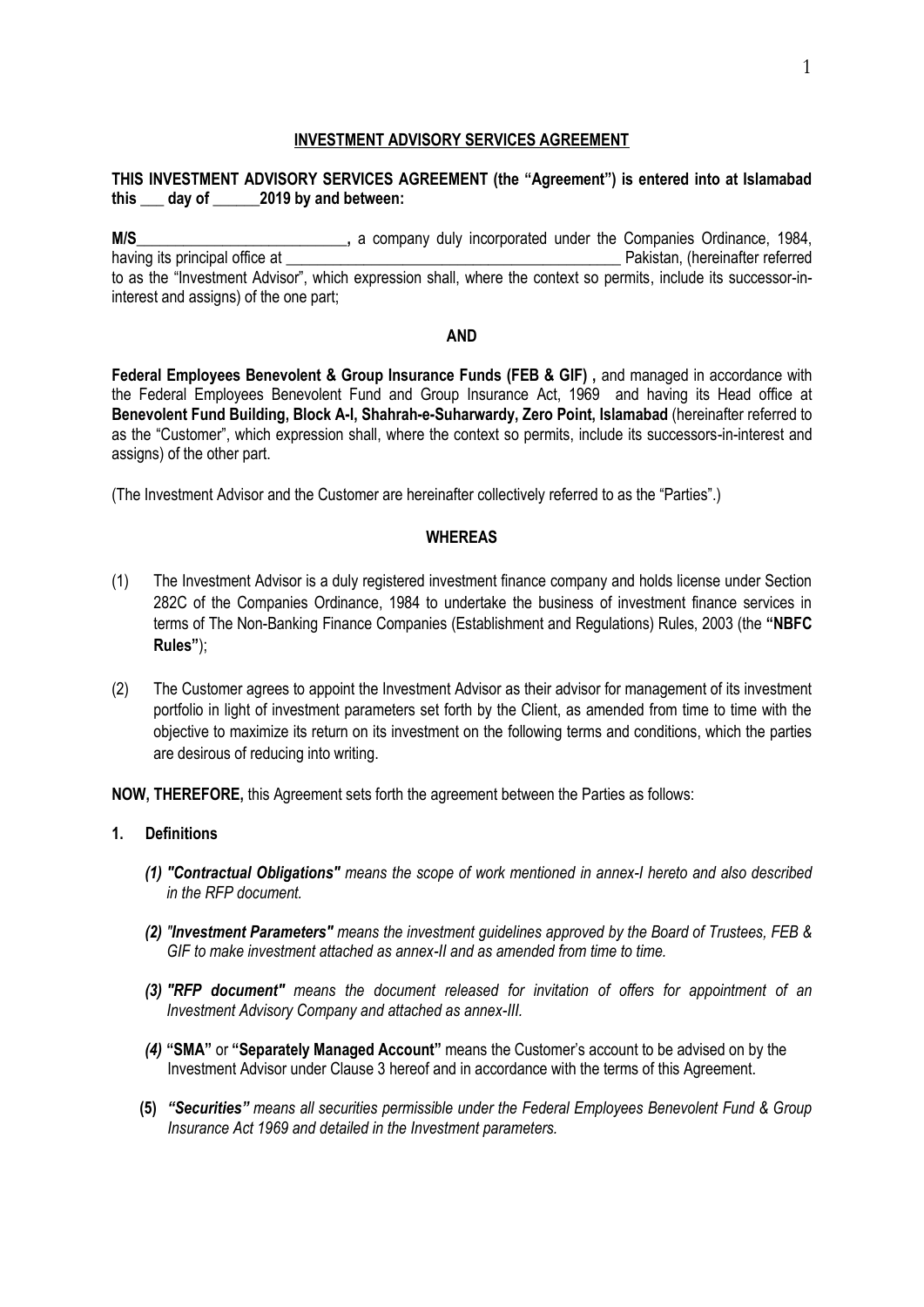## **2. Appointment**

The Customer hereby appoints the Investment Advisor as their advisor to advise the Customer upon the terms and conditions of this Agreement and upon the terms and conditions of any other instructions given in writing by the Customer from time to time and accepted by the Investment Advisor keeping within the scope mentioned in the RFP document.

## **3. Separately Managed Account and Portfolio**

- (1) The Investment Advisor shall advise on *the Portfolio* as set forth in the contractual obligations, attached as Annex-I hereto.
- (2) The Investment Advisor shall advise the Customer to enter into such transactions in relation to the Portfolios it may deem necessary or desirable, whether or not productive of income or gains, for the fulfillment of the objectives, policies and specific instructions (if any) set out in the contractual obligations as detailed in annex-I.

## **4. Mandates, Authority and Discretion**

The Investment Advisor will advise the Customer, as to the composition of the portfolio, type of securities, amount to be invested in any securities, the period for which the Securities should be held, the sale/purchase/subscription price of Securities, and all related and incidental matters pertaining to the Portfolio.

## **5. Terms of Agreement**

- (1) The Agreement shall be valid for a period of **twelve** months effective from \_\_\_\_\_\_\_\_\_\_. The Agreement will expire upon attaining the period of 12 months unless the Parties mutually agree to extend the Agreement in writing prior to the expiry date. This Agreement may be extended for another term.
- (2) After termination of this Agreement, the Investment Advisor will not be liable for any increase or decrease in market value of any Securities in the Portfolio and it is understood that any losses will be the sole responsibility of the Customer except for any losses arising from (1) any negligent, illegal or fraudulent acts or omissions of the Investment Advisor in advising the purchase or sale of the said Securities during the term of this Agreement or (2) the Investment Advisor's failure to comply with the terms and conditions of this Agreement.

## **6. Investment Advisory Fees and Charge**

The Customer undertakes to pay fees (the "**Investment Advisory Fee**") as per the structure attached as Annex-IV hereto.

## **7. Scope of Responsibility of the Investment Advisor**

- (1) The Investment Advisor shall implement this Agreement through any authorised officer subject to its internal rules and guidelines. The Investment Advisor agrees that, in acting as an advisor, it will strictly act in accordance with and subject to the terms and conditions of this Agreement. The Investment Advisor will be exclusively responsible for the acts and omissions of the authorised officers through which it will implement this Agreement as per the terms and conditions of this Agreement.
- (2) The Customer expressly acknowledges having made an independent assessment as to the competence and expertise of the Investment Advisor for the purposes of advising on the Portfolio and in deciding to enter into this Agreement and after being fully aware as to the risk of loss involved in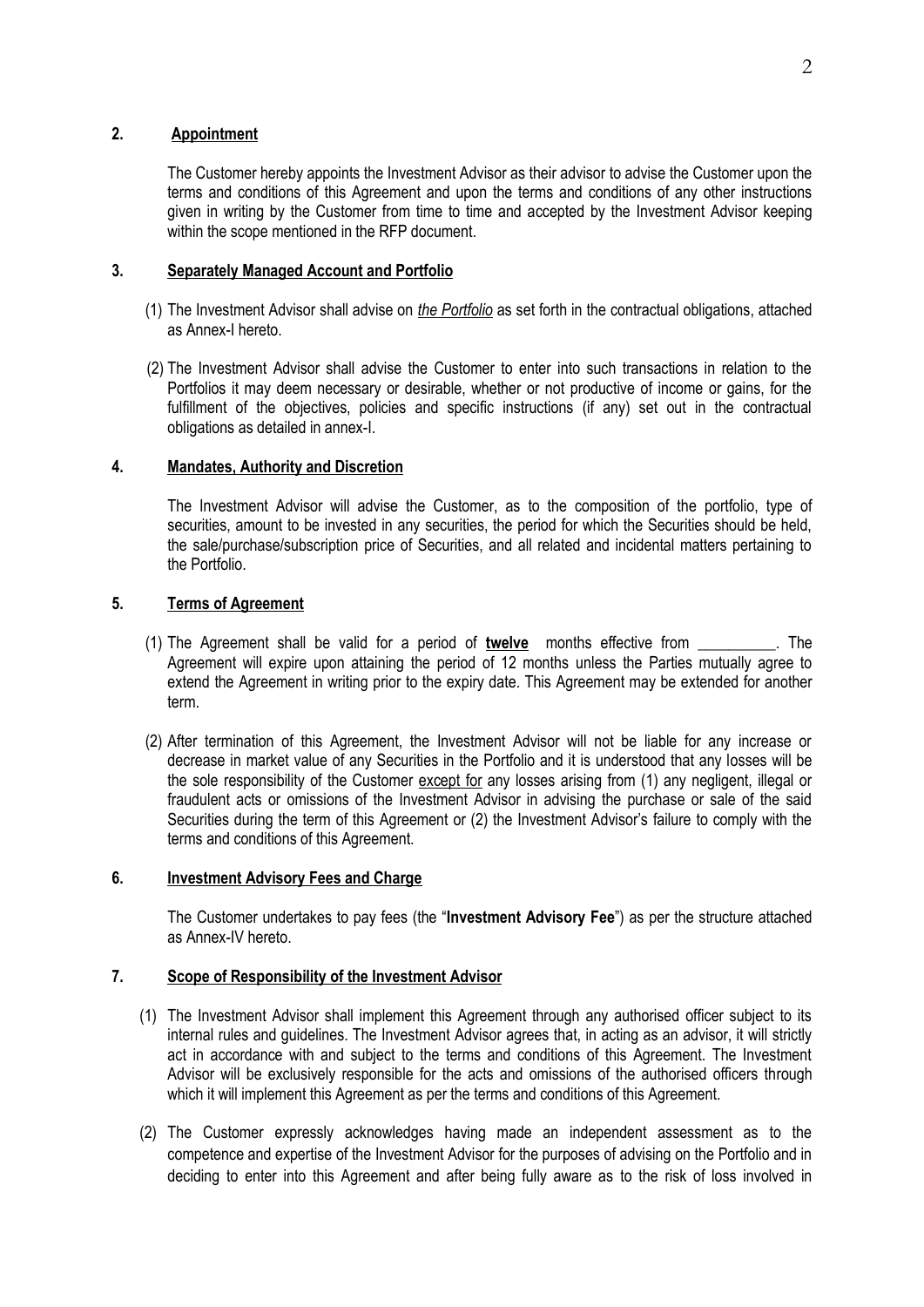investing in Securities as contemplated by this Agreement. The Customer has not relied on any representations, warranties or guarantees, expressed or implied, either as to the rate of return, profitability, expected value of the Portfolio or otherwise.

- (3) The Investment Advisor hereby indemnifies the Customer and undertakes to keep the Customer indemnified from and against all claims, losses, costs, damages, expenses and liabilities incurred or suffered by the Customer or its officers, servants or agents arising from such acts or omissions of the Investment Advisor or its officers, servants or agents as are negligent, not made in good faith or are inconsistent with the terms and conditions of this Agreement or illegal.
- (4) The Customer agrees to provide current and accurate information to the Advisor concerning the Customer's income, investments, income tax situation and estate plan. The Customer agrees to discuss with the Advisor the needs and goals of the Customer. The Customer agrees to inform the Advisor, in writing, of any changes in the Customer's financial situation, needs and goals.
- (5) The Customer will have no obligation to accept any recommendation made by the Advisor. The Customer shall retain sole control and authority over the assets and shall be entitled to determine, in the sole discretion, whether to accept, reject or implement any recommendation made by the Advisor.
- (6) The Investment Advisor shall not, during the term of this agreement and within two years after its expiry, disclose any proprietary or confidential information related to the services, this agreement or the Customer's business or operations without the prior consent of the Customer. The breach of this clause will enable the Customer to take legal action against the advisor and the advisor will be responsible for the loss accrued due to such disclosure, as per applicable laws of the country.
- (7) The Investment Advisor will continuously keep on monitoring investment portfolio of the Customer and intimate the customer about any material change in any security requiring immediate switchover.
- (8) The Advisor will not take possession, custody or control of any assets of the Customer.
- (9) There will be standard performance measures that are determined by mutual consent between the Customer and Investment Advisor. These measures could include mutually decided Benchmarks and/or Asset Allocation.
- (10) The Advisor undertakes to perform the services with the highest standards of professional expertise, ethical competence and integrity.
- (11) Any study, report or other material, graphic, etc or otherwise, prepared by the Advisor for the Customer under the agreement shall belong to and remain the property of the Customer. The Advisor may retain a copy of such documents. The customer shall have the right to register it under Trade \marks and Copyright \laws, if so needed, without first obtaining consent of the Advisor.
- (12) The Advisor may outsource the services regarding advice on Real Estate Investment detailed in the RFP document/any other services for which he (advisor) does not have in house expertise at his own expense and such recommendations would be considered as his advice.

### **8. General**

- (1) The Customer confirms that the persons named in the Annex-V hereto, as amended from time to time, are authorized to give instructions to the Investment Advisor and communicate with the Investment Advisor in respect of this Agreement and agree that all instructions given by such persons shall be as effective and valid as if given by the Customer. Communication can be made through any mode; original or facsimile of the written and signed letter or electronic mail from the person(s) as authorized by the Customer in Annex-V
- (2) The Investment Advisor confirms that the persons named in the Annex-V hereto, as amended from time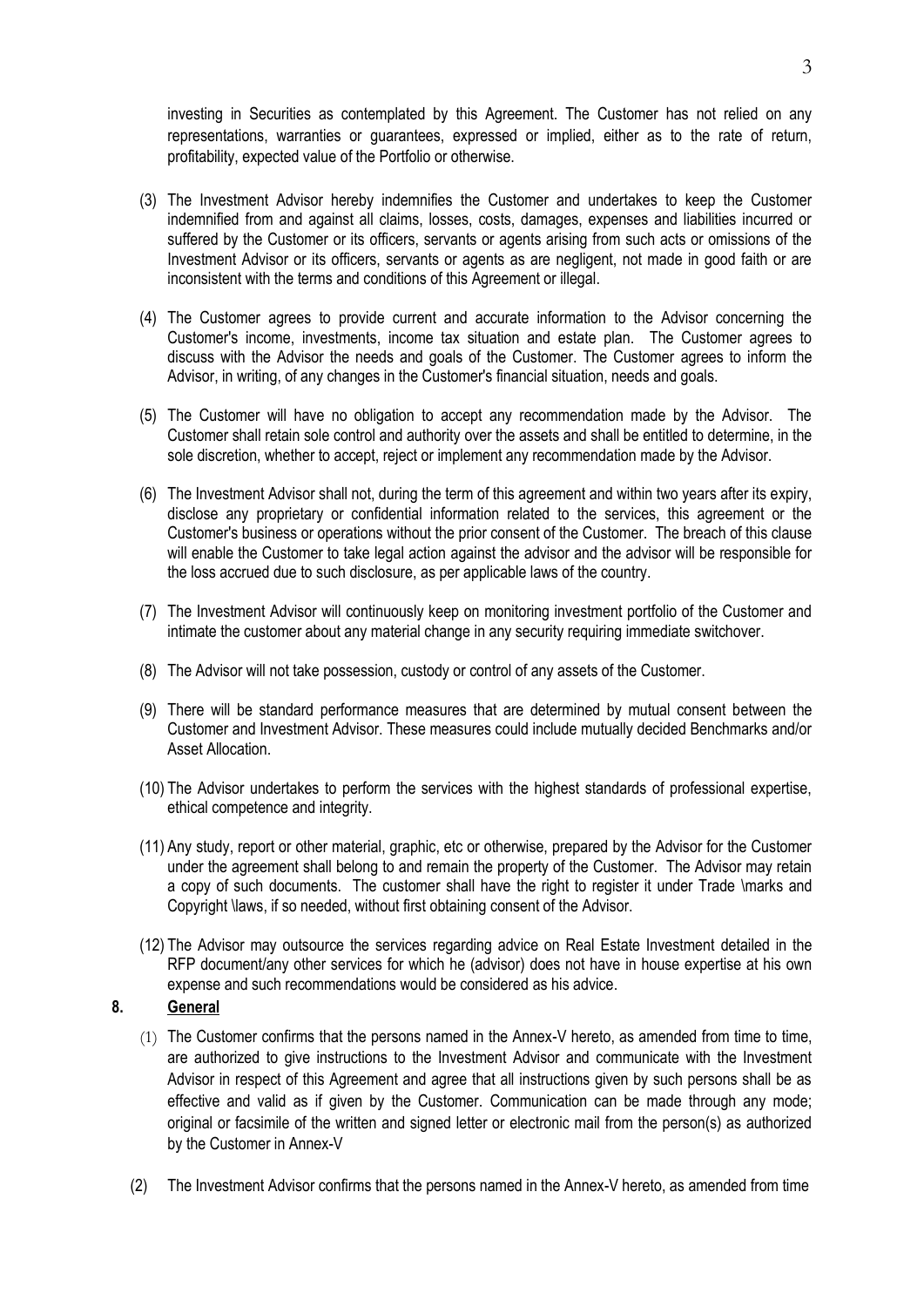to time, are authorized to advise and communicate with the Customer in respect of this Agreement.

- (3) Each party to this Agreement hereby represents and warrants that it is lawfully entitled to enter into this Agreement and all corporate and other actions required to be taken have been taken and that no further consents or approvals, either statutory or otherwise, are required or applicable for the purposes of giving effect to this Agreement. Each party undertakes to execute and deliver such documents and complete such formalities as the Investment Advisor or the Customer, as the case may be, may require for giving proper effect to this Agreement, including an appropriate power of attorney and/or resolution of the Investment Advisor and the Customer.
- (4) For the purposes of jurisdiction, the Portfolio shall be deemed to be based at Islamabad.
- (5) Annexes attached to this agreement shall form an integral part of this Agreement.
- (6) Each party to this Agreement warrants and undertakes with the other party that it shall not divulge or communicate to any person which is not a party to this Agreement or use or exploit for any purpose whatsoever (other than that contemplated in this Agreement) any information which comes to its knowledge about the other party or the business and affairs of the other party or of the customers of the other party,
- (7) All obligations and liabilities of the Customer**/ Investment Advisor** under this Agreement shall be limited to the aggregate amount of the advisory fees validly payable under the term (s) of the Agreement to the Investment Advisor.
- (8) This agreement may be terminated by either party upon 30 days written notice. In the event that the Customer terminates the agreement, the customer will be responsible for all fees earned as of the date of notice of termination.
- (9) Any information provided by the Advisor in its technical proposals or in evaluation reports found incorrect/misleading at any stage the agreement shall stand terminated forth with and the fee due shall be forfeited.

The Investment Advisor represents and warrants to the Customer that it has full power, authority and legal right to execute, deliver, perform and observe the terms and conditions of this Agreement and that it will perform its functions under this Agreement in accordance with highest professional and fiduciary standards and in compliance with all applicable law.

(10) **Penalty:** If the Investment Advisor fails to provide the deliverables within the specified period, a penalty of not more than 10% of the monthly fee may be imposed by the Customer. In this regard decision of the Managing Director, FEB & GIF would be final and binding.

## **10. Notices**

All notices required or contemplated under this Agreement and any correspondence shall be given in writing and by hand delivery, registered mail, courier, fax or email and shall be addressed:

| <b>Attention:</b> |  |
|-------------------|--|
| <b>Address:</b>   |  |
| Fax:              |  |
| Email:            |  |

If to the Investment Advisor: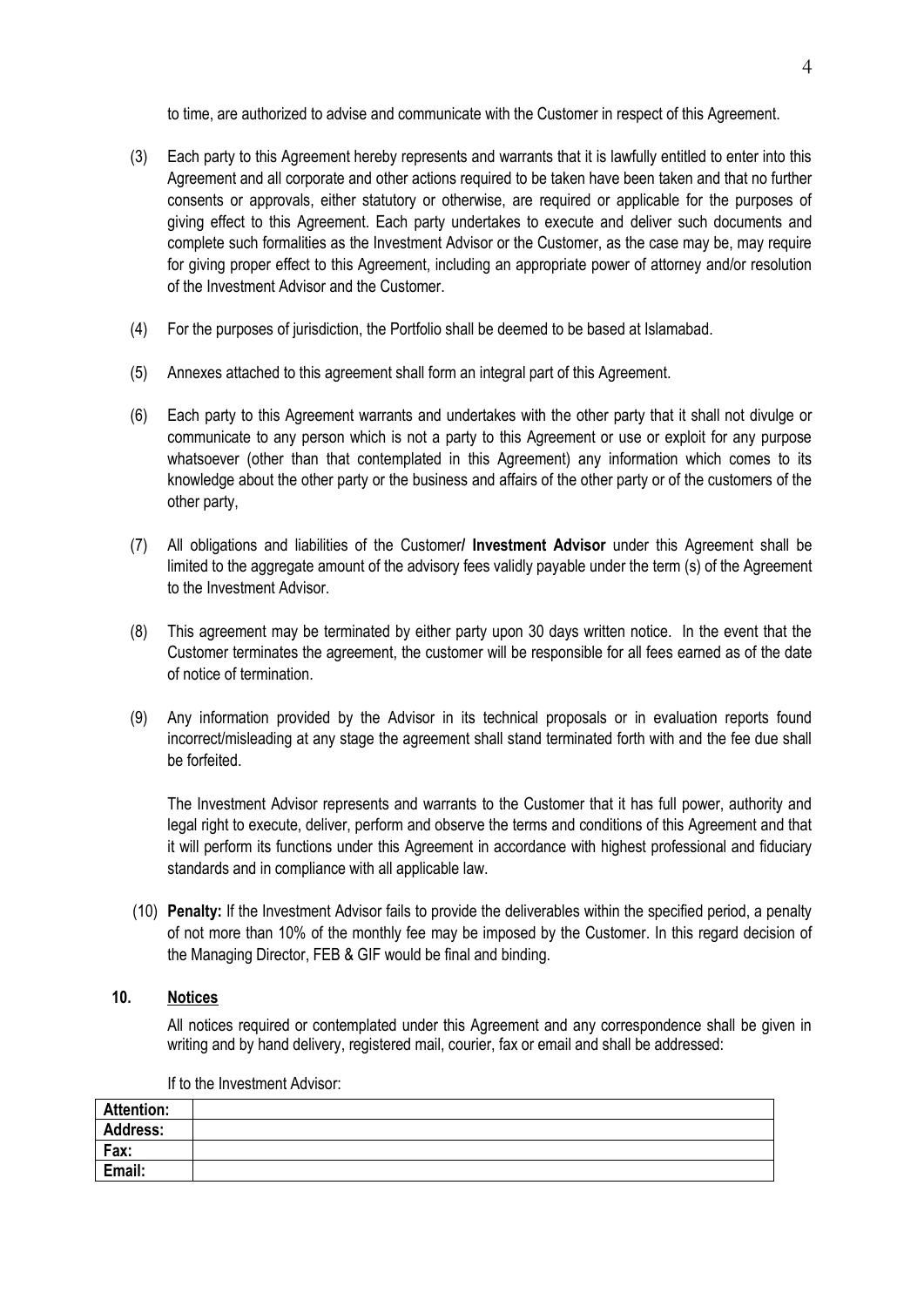If to the Customers:

| <b>Attention:</b> | The Managing Director                                                          |
|-------------------|--------------------------------------------------------------------------------|
| <b>Address:</b>   | Block A-I, Benevolent Fund Building, Shahra-e-Suhrwardy, Zero point, Islamabad |
| Fax:              |                                                                                |
| Email:            |                                                                                |

Any notice required or permitted herein may be hand delivered, cabled, mailed, couriered, faxed or emailed properly addressed to the party to be notified at the address set forth above or at the last known address given by such party to the party, and shall be deemed delivered when so transmitted.

## **11. Arbitration**

(1) In case of any dispute, the matter shall be referred to the Establishment Secretary as the Chairman Board of Trustees, whose decision shall be final and binding upon both the parties.

#### **12. Governing Law and Jurisdiction**

- (1) The validity, construction and performance of this Agreement shall be governed by the Laws of Pakistan.
- (2) The Courts of Islamabad shall have the jurisdiction to entertain all suits/ cases and other matters arising out under this Agreement.

**IN WITNESS WHEREOF,** the Parties have executed this Agreement on the day and year first above written.

**The Customers**:

| Signature                     | Signature    |
|-------------------------------|--------------|
| Name:                         | Name:        |
| <b>WITNESSES:</b>             |              |
| Signature                     | Signature    |
| Name:                         |              |
| NIC No.:                      |              |
| Address:                      |              |
|                               |              |
| For and on behalf of ________ |              |
| Signature                     | Signature    |
| Name:                         | Name:        |
| Designation:                  | Designation: |
| <b>WITNESSES:</b>             |              |
| Signature:                    | Signature:   |
| Name:                         | Name:        |
| NIC No.:                      | NIC No.:     |
| Address:                      | Address:     |
|                               |              |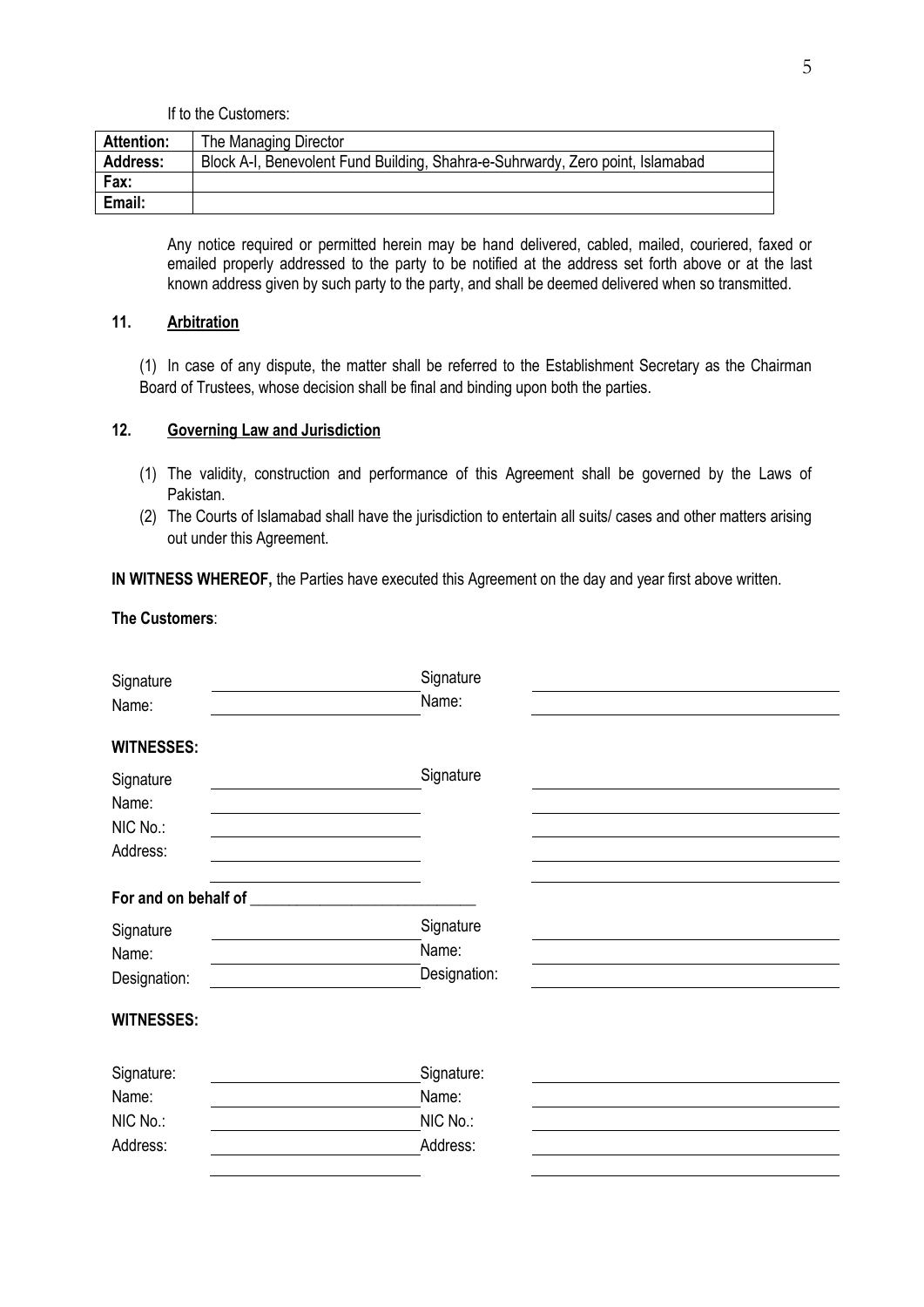## **INVESTMENT GUIDELINES AND CONTRACTUAL OBLIGATIONS**

[See, Clause 3(1) of the Agreement]

The Customer understands that the Investment Advisor will adhere to the following investment guidelines and obligations during the term (s) of this Agreement.

- 1. The purpose of the Portfolio will be to maximise returns on investment with minimum risk for the Customer.
- 2. Provide evaluation on investments along with recommendation on how to improve yield in line with investment goal, benchmark indexes or other performance measurements for investments. In this regard the Investment Advisor will provide the following within the specified time period by FEB & GIF
	- (i) Initial evaluation of the investment portfolio with current investment policies and strategies with setting of a benchmark.
	- (ii) Periodic review, updates, and recommendations concerning the investment policy and strategy, as per requirements.
	- (iii) Specific recommendations and policy guidance concerning the total investment goal, sector wise as well as overall benchmark indexes or other performance measurements for investments.
	- (iv) Quarterly evaluation/analysis of investment held including comparison of the results with reference to benchmarks index(es).
	- (v) Specific case analysis/valuation referred by the Customer.
	- (vi) Routine generated monthly/Quarterly analysis/reviews on banks' performance and other sectors.
	- (vii) The advisor will also provide a copy of working done in connection with evaluation of any instruments
- 3. Periodic review/Individual analysis report of each sector like banks, stock market, mutual funds, money market, government securities, Monetary Policy and real estate etc. on quarterly basis or as per announcements.
- 4. Annual evaluation/analysis report with a comparison of return with benchmark indexes and reasons for major deviation – if any
- 5. Specific case analysis/valuation referred by the customer for investment securities
- 6. Investment advisory recommendations to be in line with Ministry of Finance directives and other regulations either specified by FEBF & GI Act 1969, the Rules 1972 and investment parameters approved by the Board and other statues. The relevant directives, regulations and parameters are to be shared with the Investment Advisor.
- 7. Responsible to report any change/development in any entity or sector especially in the entity/instruments wherein the Customer has a stake. In this regard the Advisor will keep the FEB& GIF updated.
- 8. Based on investment analysis advising the FEB & GIF on investment opportunities (both the side i.e., Buy or Sell) investment constraints and risk factor keeping within the Ministry of Finance directives and other applicable regulations either specified by the FEBF & GI Act, 1969, the Rules 1972 and investment parameters approved by the Board/Federal Government as the case may be and other statues.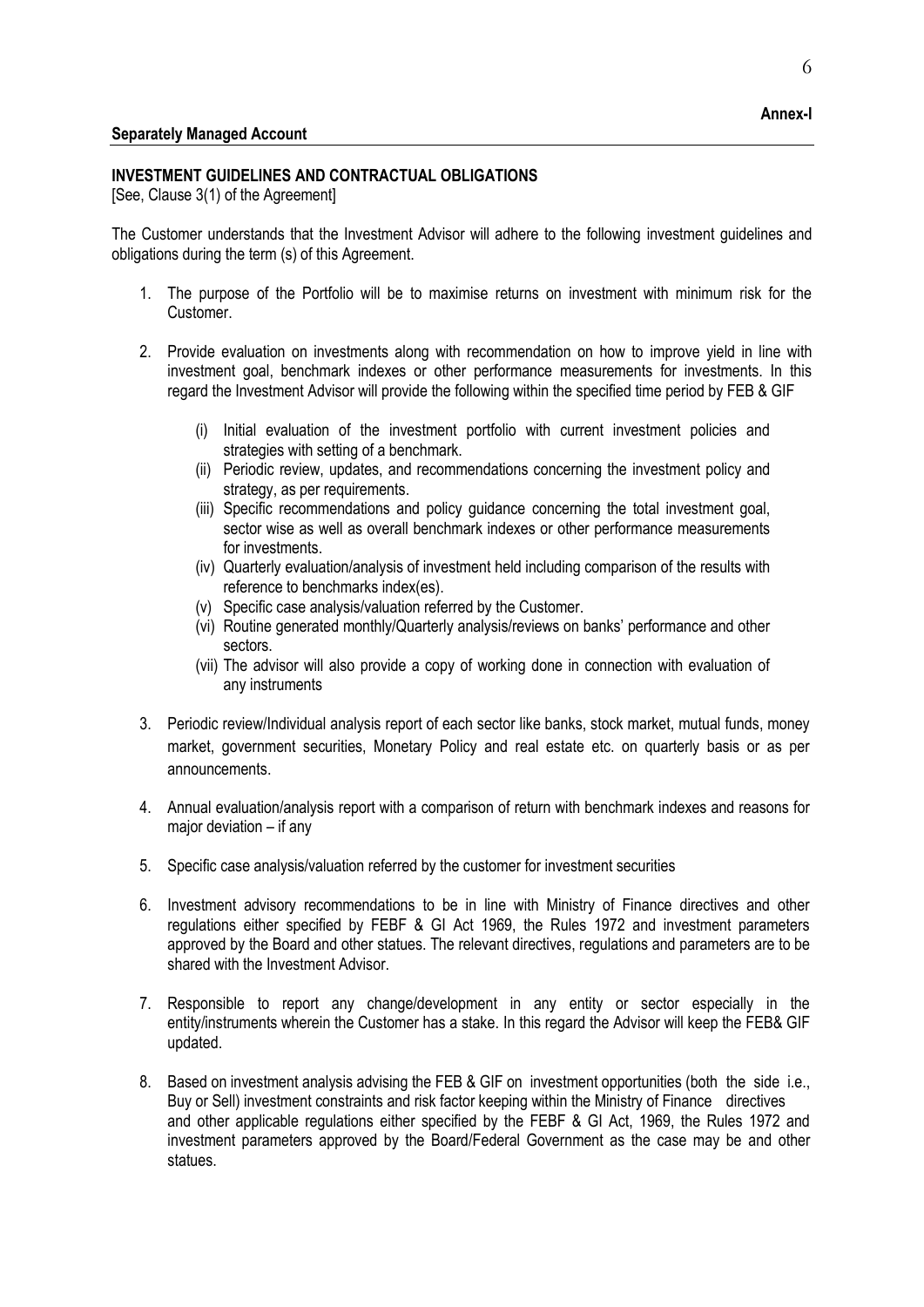- 9. Advise the FEB & GIF to hire the services of a corporate lawyer as and when required.
- 10. Attending meetings of the Investment Committee/Board of Trustees or any other forum on request of the FEB & GIF through designated senior officers like Chief Investment Officer etc. (The FEB & GIF shall borne the cost of attending these meetings upto two representatives inclusive of boarding & lodging as per actual over & above the advisory fee).
- 11. One to two week Training/informative sessions for atleast two representatives of FEB & GIF to know & understand the research processes of the Advisory Company in any sector during the year.
- 12. The Investment Advisor would also attend meetings at different forums on behalf of FEB& GIF on specific request.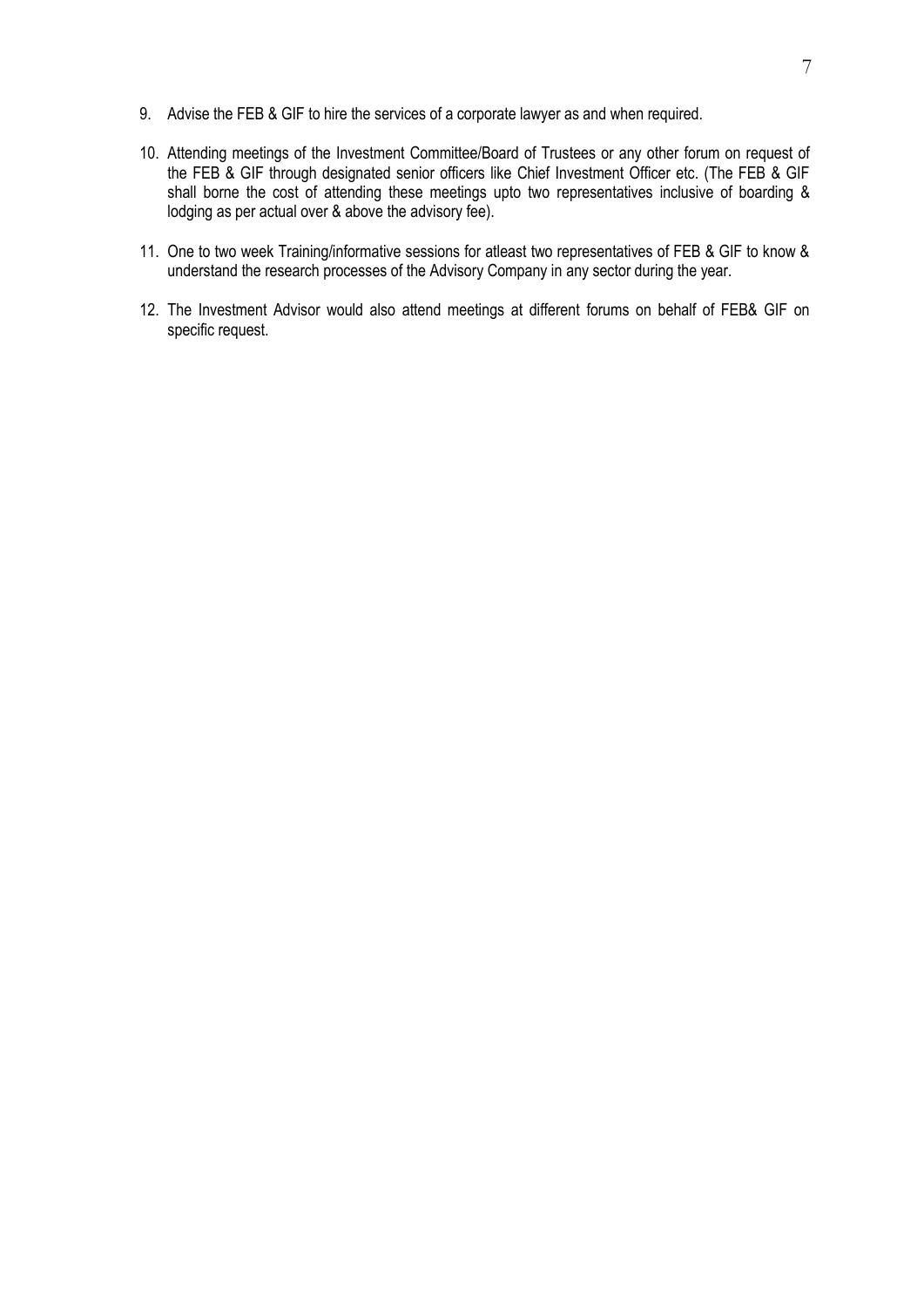## **FEE STRUCTURE**

[See, Clause 6(1) of the Agreement]

## **Fee Calculation**

1. Fees are denominated in Pakistani Rupees ("Rs.").

| Fee Structure |                                                                      |
|---------------|----------------------------------------------------------------------|
|               | (Rupees six hundred thousand only)                                   |
| ADVISORY FEE  | PKR xxxxxx0,000/- (Annual fee) inclusive<br>of all permissible taxes |
|               | Payable@ Rs. xxx,000/- monthly                                       |

The FEB & GIF shall bear the cost of attending these meetings upto two representatives inclusive of travel, lodging & board expenses (if applicable) of appropriate level (Not exceeding the entitlement of officer BPS-20 in Federal Govt.) over & above the advisory fee.

# **Annex-IV**